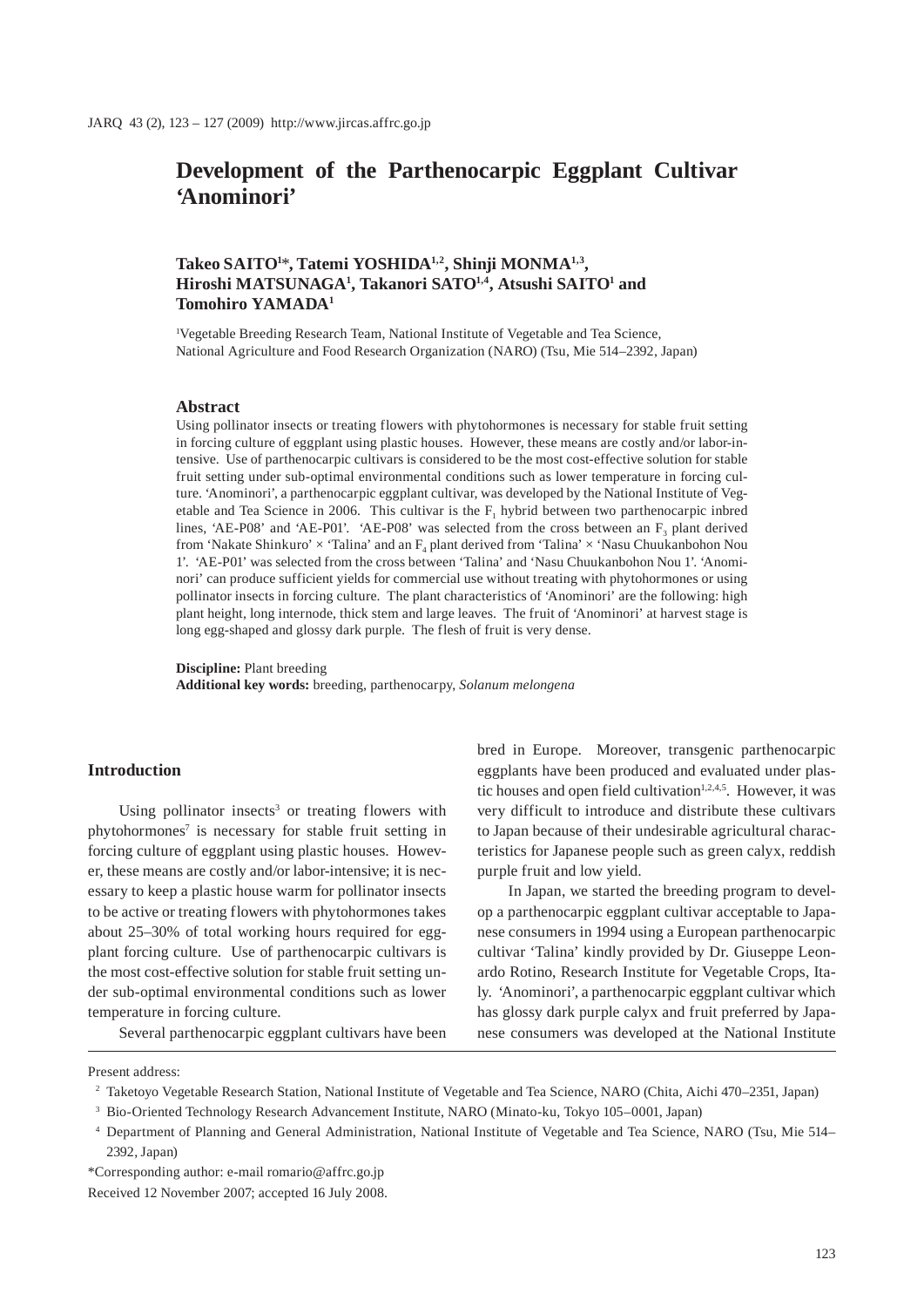#### T. Saito et al.

of Vegetable and Tea Science (NIVTS) in 2006. Here we introduce the procedure of development and characteristics of 'Anominori'.

### **Materials and methods**

#### **1. Development of 'Anominori'**

'Talina', a commercial parthenocarpic  $F_1$  hybrid released by Sluis & Groot Co. Ltd. and widely cultivated in Italy, was used as a breeding material for parthenocarpy (Fig. 1). 'Talina' was crossed to 'Nakate Shinkuro', a Japanese cultivar and also crossed to 'Nasu Chuukanbohon Nou 1', a parental line bred by NIVTS in 1994. Individuals having fruit quality favorable for Japanese people such as glossy dark purple calyx and fruit and exhibiting high parthenocarpic ability had been selected from the progenies. 'AE-P08' was selected from the cross between an F<sub>2</sub> plant derived from 'Nakate Shinkuro'  $\times$  'Talina' and an  $F_4$  plant from 'Talina'  $\times$  'Nasu Chuukanbohon Nou 1'. 'AE-P01' was selected from 'Talina' × 'Nasu Chuukanbohon Nou 1'. The  $F_1$  hybrid between two parthenocarpic inbred lines, 'AE-P08' and 'AE-P01', was named 'Anominori'.

### **2. Characteristics of 'Anominori'**

Performance of 'Anominori' was tested in forcing culture in 2004 and in open field culture in 2005 at NIVTS using two Japanese leading cultivars, 'Senryou Nigou' (TAKII & CO., Ltd.) and 'Chikuyou' (TAKII & CO., Ltd.) as standard cultivars. Yield of marketable fruits and characteristics of plant and fruit were evaluated.

#### **3. Parthenocarpy in 'Anominori'**

### **(1) Experiment 1. Forcing culture by training three main branches**

Ten plants each of 'Anominori', 'Senryou Nigou' and 'Chikuyou' were tested for performance. A steel frame greenhouse, 6 m wide and 20 m long, was covered by plastic polyethylene film. Seeds were sown on 20 August 2006. Plantlets at ten leaves stage were transplanted to the field in raised beds on 5 October. Plants were laid out 0.6 m apart in rows with an inter-row distance of 1.2 m. Three main branches were trained. Phytohormones were not treated during the experiment. Styles of at least five flower buds per each plant were excised from October to November. Percentage of parthenocarpy was calculated as the ratio of the number of fruits grown to marketable size to that of flower buds with the style excised. **(2) Experiment 2. Forcing culture by training one main branch**

Six plants each of 'Anominori', 'AE-P08', 'AE-P01', 'Senryou Nigou', 'Chikuyou', 'Nakate Shinkuro', 'Talina 2/1' (a parthenocarpic doubled haploid line of 'Talina', provided by Dr. G. L. Rotino in 1994), and 'Mileda' (Novartis Seeds B. V.) were tested for performance. A steel frame greenhouse, 8 m wide and 20 m long, was covered by F-CLEAN® (ASAHI GLASS CO., LTD) film. Seeds were sown on 20 August 2006. Plantlets at ten leaves stage were transplanted to the field in raised beds on 5 October. Plants were laid out 0.4 m apart in four double rows, with an intra-row distance of 0.6 m and an interrow distance of 1.8 m. A main branch was trained. Phytohormones were not treated during the experiment. Styles of at least five flower buds per each plant were excised from October to November. Percentage of parthenocarpy was calculated as the ratio of the number of fruits grown to marketable size to that of flower buds with the style excised.

### **(3) Experiment 3. Summer cultivation by training three main branches**

A steel frame greenhouse, 6 m wide and 20 m long, was covered by plastic polyethylene film. Seeds were sown on 21 August 2006. Plantlets were transplanted to the field in raised beds on 1 November. Plants were laid out 0.6 m apart in rows with an inter-row distance of 1.2 m. Three main branches were trained. Phytohormones were not treated during the experiment. Styles of at least five flower buds per each plant were excised from June to July in 2007. The percentage of parthenocarpic fruits was calculated as the ratio of the number of fruits grown to marketable size to that of flower buds with the style ex-



**Fig. 1. The pedigree of 'Anominori'**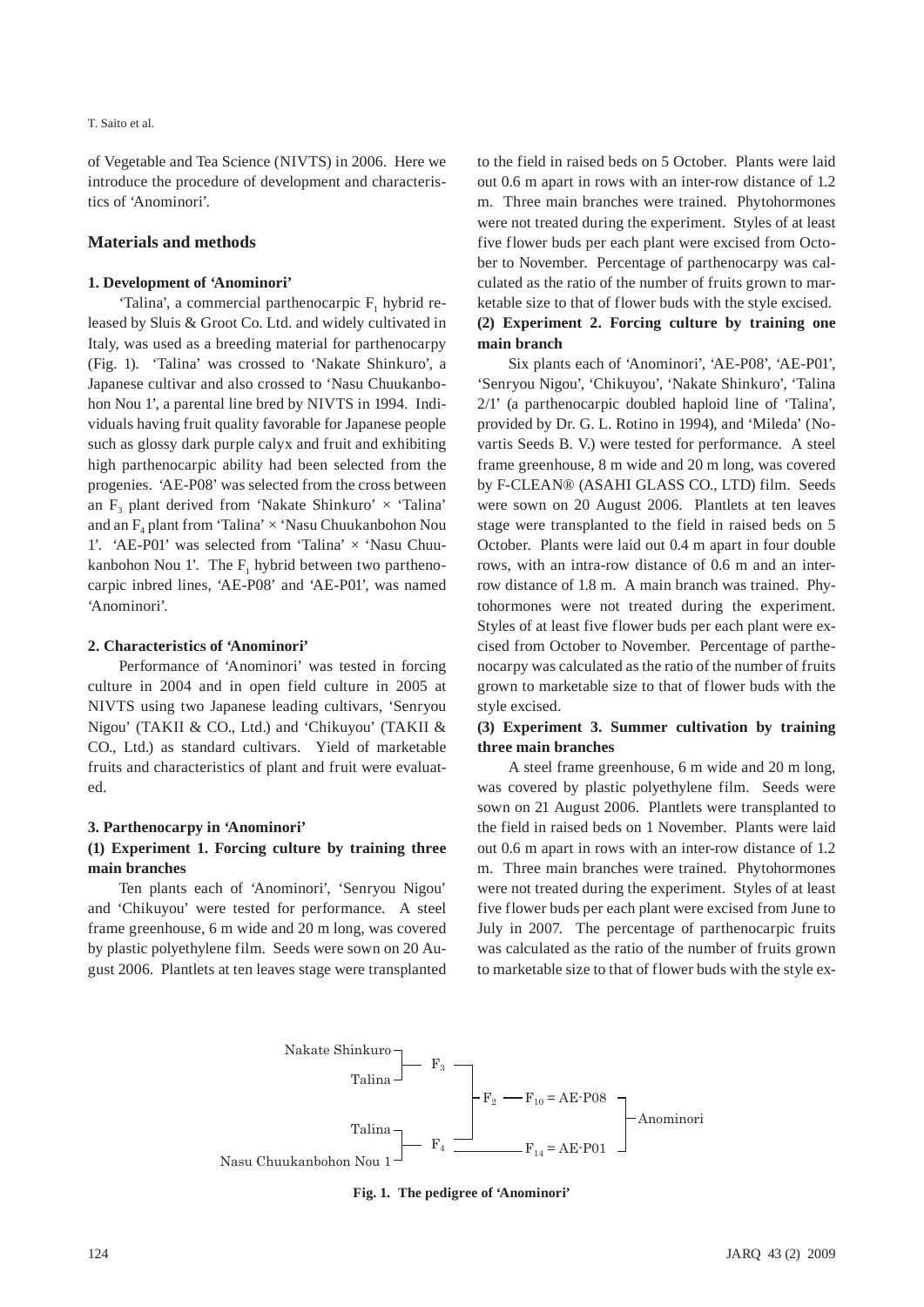Development of the Parthenocarpic Eggplant Cultivar 'Anominori'

cised.

# **Results and discussion**

'Anominori' is the  $F_1$  hybrid between two parthenocarpic inbred lines, 'AE-P08' and 'AE-P01' (Figs. 1 & 2), and was registered as 'Nasu Nourin Kou 4' by the Ministry of Agriculture, Forestry and Fisheries of Japan in 2006.

The plant morphological characteristics of 'Anominori' are the following: high plant height, long internode, thick stem, and long petiole (Table 1). The fruit of 'Anominori' at harvest stage is long egg-shaped and glossy dark purple (Table 2 & Fig. 2). The flesh of fruit is very dense. The yield of marketable fruits of 'Anominori' was 456 kg/a, which is adequate for practical use in forcing culture, compared to 67 and 151 kg/a in 'Senryou Nigou' and 'Chikuyou', respectively (Table 3). On the other hand, the yields of 'Anominori' were lower than those of 'Senryou Nigou' and 'Chikuyou' in open field culture both in 2004 and in 2005 (Table 3).

# **(1) Experiment 1. Forcing culture by training three main branches**

In order to compare the parthenocarpic ability



**Fig. 2. Fruits of 'AE-P08' (upper left), 'AE-P01' (upper right), 'Anominori' (lower right) and plants of 'Anominori' (lower left)**  Each bar is 10 cm.

| Cultivar      | Plant<br>height | Internode<br>length | <b>Stem</b><br>thickness | <b>Stem</b><br>color | Petiole<br>length | Plant<br>branching |
|---------------|-----------------|---------------------|--------------------------|----------------------|-------------------|--------------------|
| Anominori     | slightly tall   | slightly long       | thick                    | purple               | slightly long     | slightly weak      |
| Senryou Nigou | intermediate    | intermediate        | intermediate             | purple               | intermediate      | slightly strong    |
| Chikuyou      | tall            | slightly short      | slightly thick           | purple               | slightly long     | slightly strong    |

|  |  | Table 1. Plant characteristics of 'Anominori' |  |  |
|--|--|-----------------------------------------------|--|--|
|--|--|-----------------------------------------------|--|--|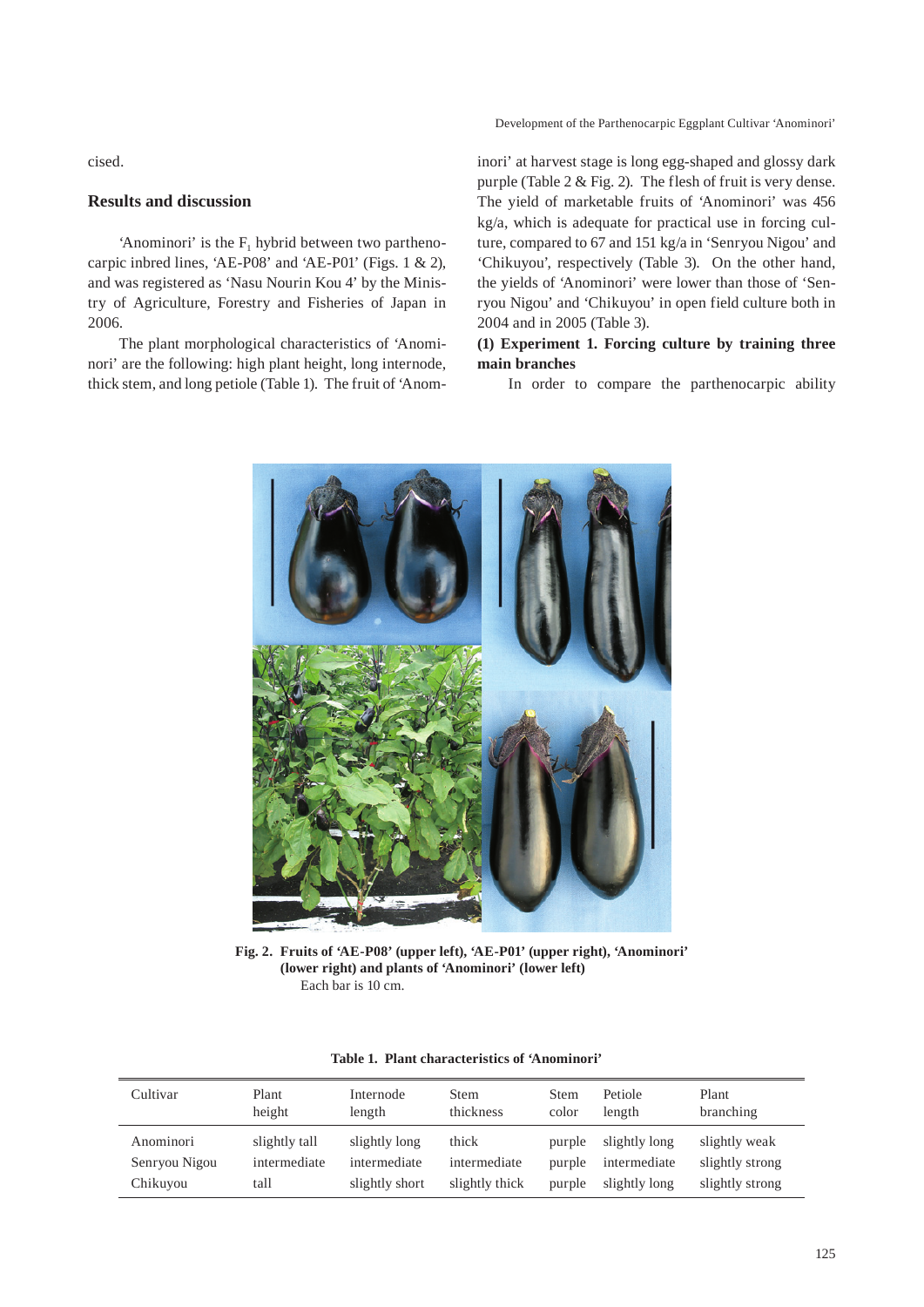T. Saito et al.

| Cultivar      | Length |           | Diameter |     | Weight |           |                    |                |
|---------------|--------|-----------|----------|-----|--------|-----------|--------------------|----------------|
|               | (mm)   | <b>SE</b> | (mm)     | SЕ  | (g)    | <b>SE</b> | Shape              | Color of calvx |
| Anominori     | 138.3  | 9.3       | 55.0     | 2.9 | 119.2  | 4.1       | long egg-shaped    | purple-black   |
| Senryou Nigou | 143.0  | 2.1       | 48.0     | 1.0 | 102.1  | 3.3       | long egg-shaped    | purple-black   |
| Chikuyou      | 174.0  | 8.7       | 44.7     | 0.3 | 102.7  | 3.5       | slightly elongated | purple-black   |

**Table 2. Marketable fruit of 'Anominori'**

**Table 3. Yield of 'Anominori'**

| Cultivar      | Yield of marketable fruits $(kg/a)$ |                            |                            |  |  |  |  |
|---------------|-------------------------------------|----------------------------|----------------------------|--|--|--|--|
|               | Forcing culture in 2004             | Open field culture in 2004 | Open field culture in 2005 |  |  |  |  |
| Anominori     | 456                                 | 908                        | 784                        |  |  |  |  |
| Senryou Nigou | 67                                  | 1.021                      | 843                        |  |  |  |  |
| Chikuyou      | 51                                  | 1.102                      | 929                        |  |  |  |  |

No cultivars were treated with phytohormones.

Fruits were harvested from 25 October 2004 to 22 March 2005 in forcing culture of 2004, from 23 June to 29 September in open field culture of 2004, and from 6 June to 30 September in open field culture of 2005.

|  | Table 4. Parthenocarpy in 'Anominori' |  |  |
|--|---------------------------------------|--|--|
|--|---------------------------------------|--|--|

| Cultivar      | Abscised flowers |           |      | Malformed fruits |      | Parthenocarpic fruits |  |
|---------------|------------------|-----------|------|------------------|------|-----------------------|--|
|               | $(\%)$           | <b>SE</b> | (% ) | SЕ               | (%)  | <b>SE</b>             |  |
| Anominori     | 11.3             | 2.8       | 4.0  | 4.0              | 84.8 | 4.8                   |  |
| Senryou Nigou | 31.7             | 4.1       | 68.3 | 4.1              | 0.0  | 0.0                   |  |
| Chikuyou      | 51.9             | 5.5       | 47.0 | 5.9              |      |                       |  |

Parcentages of abscised flowers, malformed fruits and parthenocarpic fruits were calculated as the ratio of numbers of abscised flowers, malformed fruits and fruits grown to marketable size to that of flower buds with the style excised.

**Table 5. Comparison of parthenocarpic ability in some eggplant cultivars**

| Cultivar        | Abscised flowers |      | Malformed fruits |           | Parthenocarpic fruits |      |
|-----------------|------------------|------|------------------|-----------|-----------------------|------|
|                 | (%)              | SЕ   | $(\% )$          | <b>SE</b> | (% )                  | SЕ   |
| Anominori       | 45.0             | 12.6 | 0.0              | 0.0       | 55.0                  | 12.6 |
| $AE$ -P08       | 40.0             | 11.0 | 0.0              | 0.0       | 60.0                  | 11.0 |
| $AE-PO1$        | 42.0             | 9.2  | 0.0              | 0.0       | 58.0                  | 9.2  |
| Mileda          | 100.0            | 0.0  | 0.0              | 0.0       | 0.0                   | 0.0  |
| Talina 2/1      | 100.0            | 0.0  | 0.0              | 0.0       | 0.0                   | 0.0  |
| Senryou Nigou   | 95.0             | 5.0  | 5.0              | 5.0       | 0.0                   | 0.0  |
| Chikuyou        | 80.0             | 8.2  | 20.0             | 8.2       | 0.0                   | 0.0  |
| Nakate Shinkuro | 90.0             | 10.0 | 10.0             | 10.0      | 0.0                   | 0.0  |

Parcentages of abscised flowers, malformed fruits and parthenocarpic fruits were calculated as the ratio of numbers of abscised flowers, malformed fruits and fruits grown to marketable size to that of flower buds with the style excised.